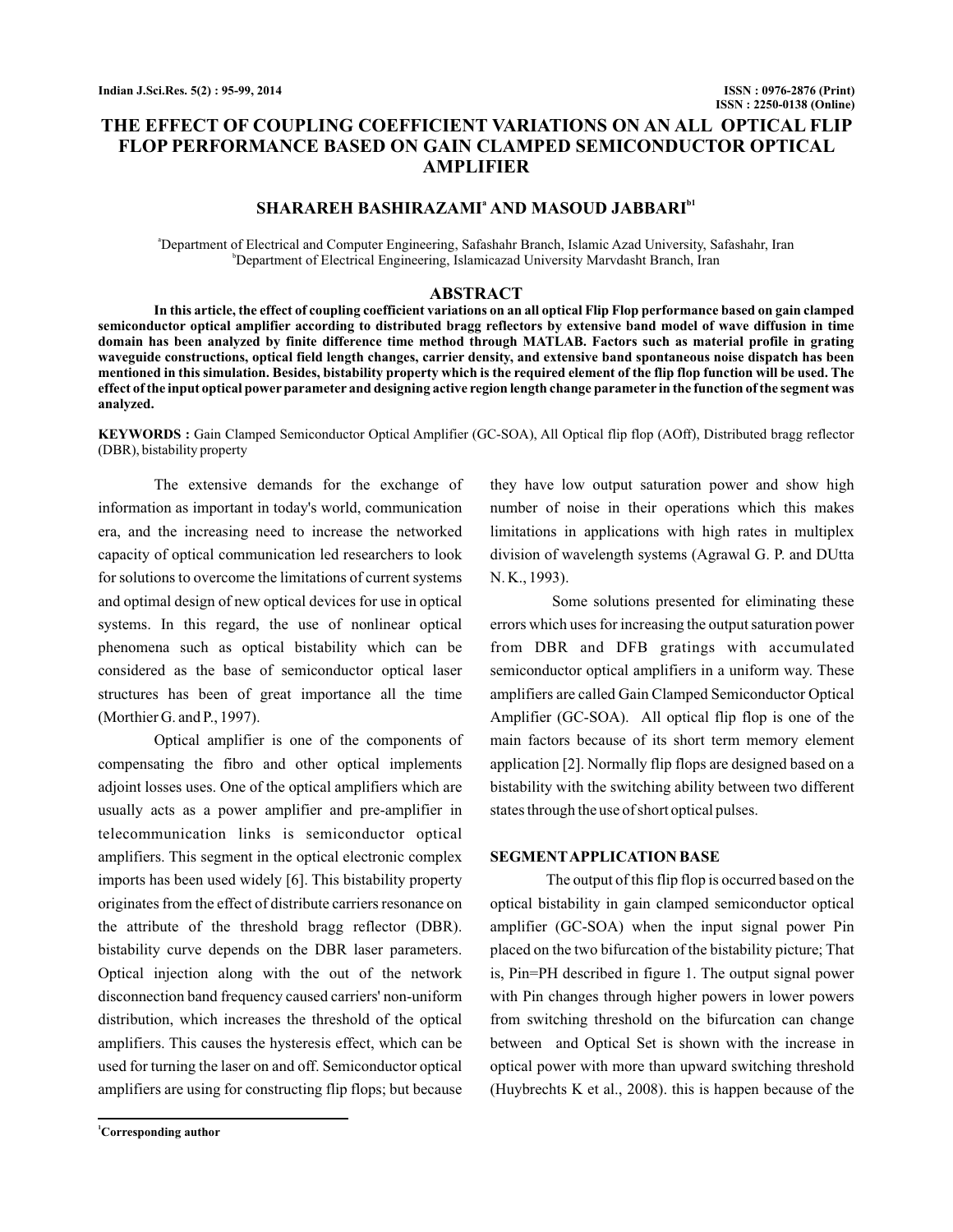increase in optical power in SOA causes increase in pair recombination of electron - hole and this increases the refractive coefficient on its own and because of that signal, it increases the wave number and optical phase and with approaching the bragg resonance with the wave length signal, the inner optical power, non-linear refractive coefficient, and the bragg resonance will be shifted through wavelength signal.

Flip flop will be reset with decrease in input power more than the hysteresis curve downward switching threshold. Decrease in higher power in GC-SOA make the wavelength signal further from the required amount of recombination of electron hole; as a result decrease in power and resonance return to the primary state will be occurred.

With the decrease in input power and Reset occurrence, when in a resonance passes through wavelength signals, a positive feedback loop (acting against the behavior of switch to high) shifts the resonance bragg toward the shorter wavelength and lower output power from .The construction of all optical flip flop based on gain



**Figure 1: Output Power According To Input Power**

clamped semiconductor optical amplifier AOFF-GC-SOA is in a way that in this segment leasing swing is happening through optical feedback of the selected wavelength from the bragg distributed grating which is located in both sides of active region. losses of DBR inactive part assumed 500m<sup>-1</sup>. In active region  $\text{In} 1_{\alpha} \text{Ga}_{\alpha} \text{As}_{\gamma} \text{P}_{1-\gamma}$  with 1.595 wavelength was utilized. The used parameters in this simulation are presented in the Table 1.

| Symbol                 | <b>Description</b>                        | Value              | Unit                   |
|------------------------|-------------------------------------------|--------------------|------------------------|
| L                      | Active region<br>length                   | 600                | μm                     |
| W                      | Active region<br>width                    | 2                  | μm                     |
| d                      | Active region<br>thickness                | 0.2                | μm                     |
| Γ                      | Optical<br>confinement<br>factor          | 0.35               |                        |
| am                     | Line width<br>enhancement<br>factor       | 5                  |                        |
| No                     | Carrier<br>density at<br>transparency     | $1.5*10^{18}$      | $m^{-3}$               |
| $\mathbf n$            | Modal<br>refractive<br>index              | 3.3                |                        |
| $\sigma$               | Mode cross<br>section                     | $10^{-12}$         | m <sup>2</sup>         |
| <b>KL</b>              | Coupling<br>coefficient                   | 2                  |                        |
| $R_1 = R_2$            | Facets<br>Reflectivities                  | $\theta$           |                        |
| A <sub>nrad</sub>      | Nonradiative<br>recombination<br>constant | $1.7*10^{8}$       | $s^{-1}$               |
| $\mathbf{B}_{\rm rad}$ | Radiative<br>recombination<br>constant    | $2.5*10^{-9}$      | $\text{cm}^3/\text{s}$ |
| $C_{Aug}$              | Auger<br>recombination<br>constant        | $9.4*10^{-}$<br>29 | $\text{cm}^3/\text{s}$ |
| $\lambda_{\rm o}$      | Wave length<br>at trans<br>parency        | 1595               | nm                     |
| $\gamma$               | Spantaneous<br>coupling<br>coefficient    | $4.8*10^{-5}$      |                        |
| α                      | Loss per<br>segment                       | 0.980              |                        |
| $V_g$                  | Group<br>velocity                         | $8.1*10^{13}$      | $\mu$ m/s              |

**Table 1 : Physical Parameters Used in Simulation**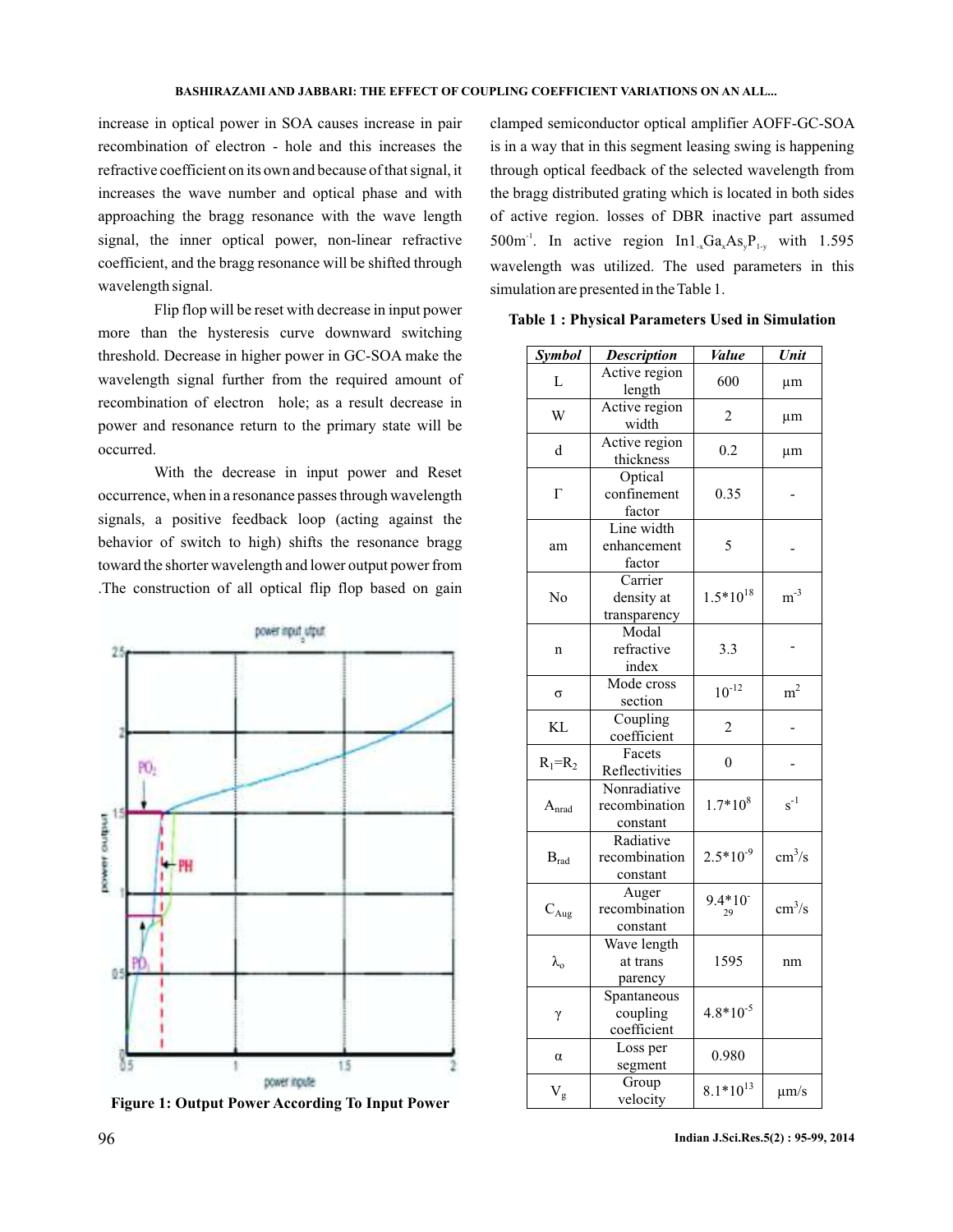#### **Progressive Wave in Time Domain**

Progressive wave in time domain which is based on the coupled wave equations is suitable for DBR and DFB lasers simulations because carriers and photons have nonuniform location distribution (Morthier G. and P., 1997). With division of segmentinto M parts; changes in each part are considered, and after solving in each part, the output as a primary condition for another part is considered separately. In this simulation according to the matter that, this is a various combination of progressive and regressive waves optical field, we divide the whole construction into 30parts, 20 parts in DBR section in both sides of the active region and 10 parts of active region. The equations will be as the  $equation(1)$  (Ghafour H. et al., 2003).

$$
\frac{1}{\nu g} \frac{\partial E_{(f,r)}(z,t,\lambda_k)}{\partial t} \pm \frac{\partial E_{(f,r)}(z,t,\lambda_k)}{\partial z} =
$$
\n
$$
\left\{-\mathcal{S} + \frac{1}{2} \left( \Gamma g(z,t,\lambda_k) - \alpha_s \right) \right\}
$$
\n
$$
E_{(f,r)}(z,t,\lambda) + jk E_{(f,r)}(z,t,\lambda_k) + s_{(f,r)}(z,t,\lambda_k)
$$
\n(1)

In this relation  $E(f,r)$  is a progressive and regressive waves,  $K(cm<sup>-1</sup>)$  is a grating coupling coefficient, factor,  $\alpha$ (cm<sup>-1</sup>) is an account for internal loss which is assumed to be neligible, and g is the material gain according to  $(cm<sup>-1</sup>)$ . The phase mismatch coefficient which isassigned from bragg wavelength is: Vg (cm/s) is the group velocity., Γ is the optical confinement

$$
\delta = \beta(\lambda_s) + \frac{1}{2} \Gamma \alpha_m g(z, t, \lambda_k) - \beta_0. \tag{2}
$$

 $\mathrm{B}_{\mathrm{0}}=\pi/\Lambda$  is the propagation constant at the bragg wavelength, enhancement factor. Following border conditions used in both ends of the segment-In this relation  $B(λs)=2πneff/λs$  is the signal wave propagation constant and λs(nm) is the signal wavelength,  $\Lambda$ (nm) is grathing period, and  $\alpha$ m is the Line width

$$
E_f(0,t,\lambda_k) = \sqrt{R_I} E_r(0,t,\lambda_k) + \sqrt{I - R_I} E_{in}(0,t,\lambda_k)
$$
 (3)

$$
E_r(L,t,\lambda_k) = \sqrt{R_2} E_f(L,t,\lambda_k) + \sqrt{I - R_2} E_{in}(L,t,\lambda_k)
$$
 (4)

The input signal field comes from fiber to the segmentis-

$$
E_{in}(0, t, \lambda_k) = \sqrt{\frac{\alpha_{in} P_{in}}{h v_k w d v g}}.
$$
 (5)

Which  $\alpha$ in is the input coupling loss from fiber to waveguide and  $P_{in}$  is the input power in  $x<sup>th</sup>$  canal. The output power of the  $\text{SOAx}^{\text{th}}$  canal is:

$$
P_{out} = h v_k A_{eff} V g \alpha_{out} \sqrt{1 - R_2} E_f(L, t, \lambda_k) \Big|^{2}.
$$
 (6)

In this relation  $\alpha$ in is the outputloss from fiber to waveguide and *Aeff*=wd/ $\Gamma$  is an effective active level. For calculating the output power with suitable attention after reaching the stable state, the average amount of that during a suitable time period must be achieved. In this simulation, we assumed the facets reflectivity coefficient  $R_1 \simeq R_2 = 0$ .

## **SIMULATIONAND RESULT**

For solving the previous section coupled equations, in finite difference timemethod with central and average gray difference method Lax of the equations is written as follows-

$$
F_{Z+1}^{T+1} = AF_Z^T + BR_{Z+1}^T + C1s_f + C2s_f.
$$
  
\n
$$
R_Z^{T+1} = DF_Z^T + ER_{Z-1}^T + G1s_f + G2s_f.
$$
 (7)

If we describe the determinant in the equation (8)

$$
\Delta = \left(L - \frac{s}{2} \left(gL - j dL\right)\right)^2 + \left(\frac{kLs}{2}\right)^2. \tag{8}
$$

Then the coefficients in the coupled equations will be

$$
A = E = \frac{1}{\Delta} \left( \left( L^2 - \left( \frac{gL - jdL}{2} s \right)^2 \right) - \left( \frac{kLs}{2} \right)^2 \right).
$$
\n(9)

$$
B = D = \frac{1}{\Delta} \left( \left( L - \frac{gL - jdL}{2} s \right) \left( \frac{jkLs}{2} \right) + \left( \frac{jkLs}{2} \right) \left( L + \frac{gL - jdL}{2} s \right) \right).
$$

**Indian J.Sci.Res.5(2) : 95-99, 2014** 97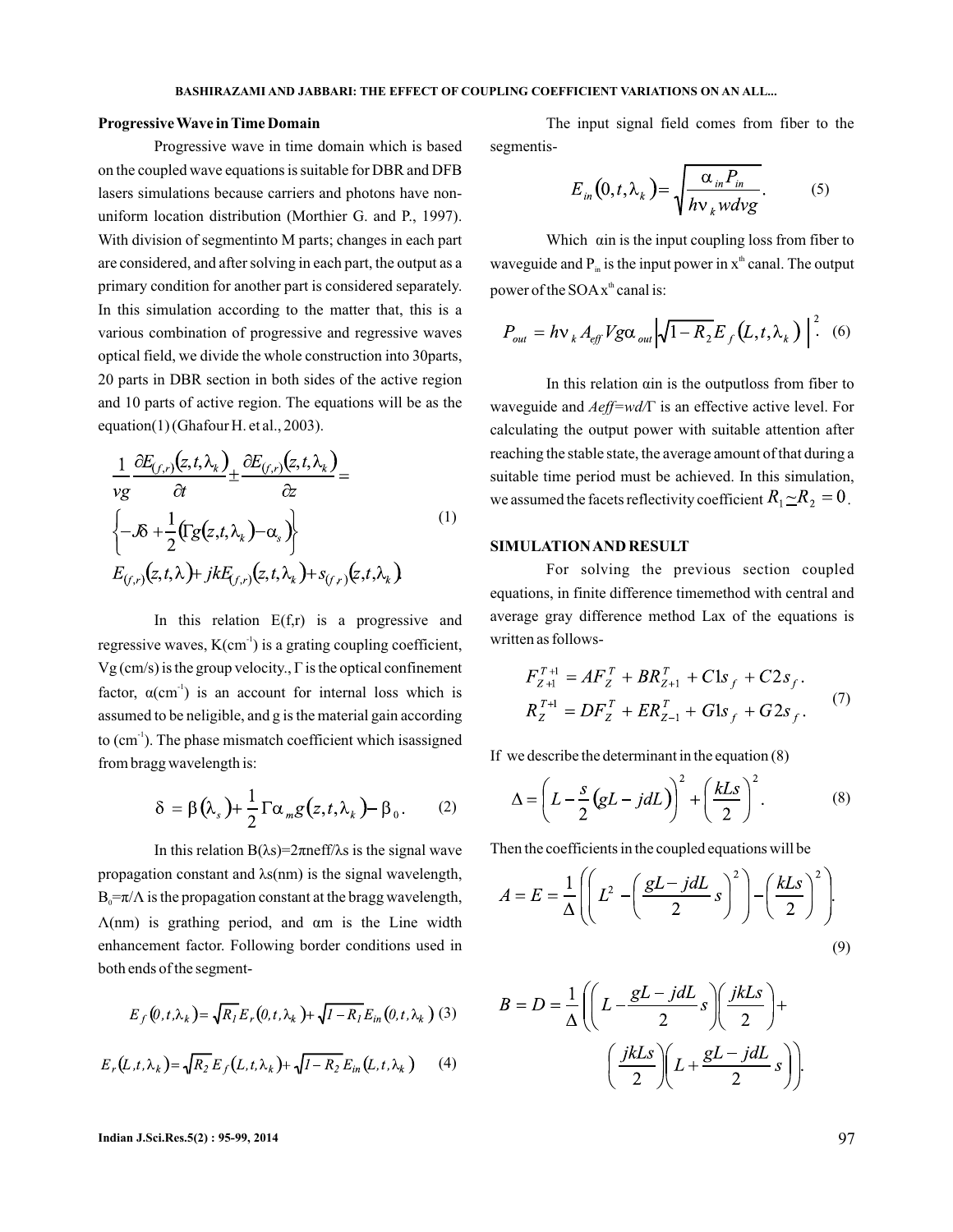$$
C_1 = G_2 = \frac{1}{\Delta} \left[ L - \frac{gL - jdL}{2} s \right] Ls.
$$
  

$$
C_2 = G_1 = \frac{1}{\Delta} \left[ \frac{jkL}{2} s \right] Ls.
$$

For analyzing the photons and carriers interactions, we normalize the carriers' density rate equations like in the equation(10)

$$
N_e^{T+1} = N_e^T + \frac{L}{Nv_g trec'}
$$
  

$$
\left\{\frac{Itrec}{qALN_{th}} - A_n N_e^T - B_n (N_e^T) - C_n (N_e^T) - \frac{R_{stim}}{N_{th}} trec\right\}.
$$

In which  $tree = 1/(N_{th}B + N_{th}^2C + A)$  is used for **Evaluation of Coupling Coefficient Variation KL** normalizing.We simulate the segments operation by the use of finite difference time domain. At the beginning through solving the speed carrier density in each section along with solving the density rate of the carrier equation the  $N(z,t)$  is

achieved which help us in calculating the obtained generating coefficient  $g_{(m,x)}$  in related section. We assume that input pulse course is much greater than fluctuation course. This hypothesize make us lead toward the regressive waves by finite time domain difference domain method.

We also assume that carriers' distribution and photon density in each section were uniformly; also we use Lax in this matter. In figure 1 we see that when the input signal power increases, the output power increases too, of course to the extent that after that with increase in input power, the output power will be saturated. Thus there is the threshold input power which makes leasing disabled while the input signal power increases from this critical limitation, the output signal power will be saturated. Also while we decrease the input signal power in reversal stage, the output signal will decrease too; and a hysteresis curve will be created that is called a bistabilityregion which is a prerequisite of all optical flip flop.

The figure 2 of bistability curve (1595nm) for different values of coupling coefficients KL. These values are increasing from 1 to 2 by steps of 0.2 for which



**Figure 2: Changes of Coupling Coefficients KL**